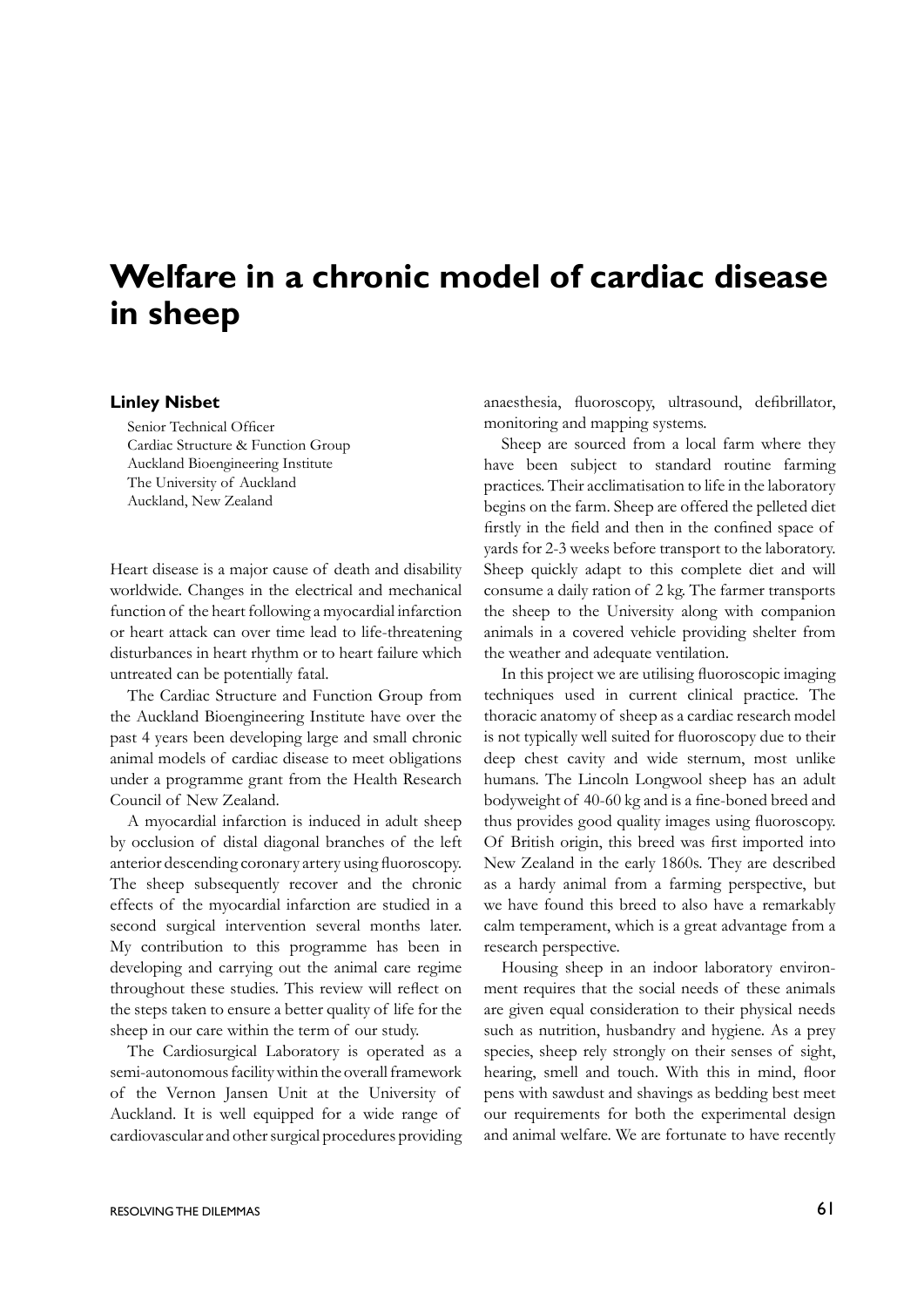moved into a new purpose-built unit where the floor pens have been well designed and constructed. They allow sheep to be individually penned within constant visual contact with others, or adjoining pen doors to be opened allowing more contact in a shared space. We are able to use both options on a group-by-group basis and each has its merits. It is important to ensure that in the shared pen environment no sheep is disadvantaged in competition for food and that there is no bullying by any dominant individual. Considered use of the two options in the floor pen environment ensures that all sheep remain settled throughout their stay.

Adult sheep appear to have very little interest in items provided for environmental enrichment unlike other species such as pigs but do enjoy some variety in diet such as hay, which we occasionally provide.

Following arrival into the laboratory and within the week before surgery, sheep quickly acclimatise to the indoor environment and settle into the daily routine of feeding and twice weekly bedding changes. Sheep experience hours of day and night along with 20 minutes of programmed dawn and dusk with lighting set on a 12/12 cycle. Room temperature is programmed and recorded daily to ensure a 16-18°C range is maintained. Feed given and left over is weighed daily, and water intake and urine and faeces output are monitored and recorded by animal technicians.

The animal technicians are the key influence in the environmental and social conditions that determine the well-being of our sheep housed in the laboratory. When sheep first arrive it is vitally important we take the time to develop a social bond with the sheep in our care. In a laboratory environment, sheep rely strongly on a daily routine. They recognise familiar technicians by sight and smell and learn not to feel threatened. They often exhibit attention-seeking behaviour especially where food is concerned, such as leaning out of their pens and will often sniff your hand in their own time. I have no doubt that this time spent quietly interacting with the sheep pays off substantially, providing research models that cope better with later surgical intervention and the following post-operative care. Pre-anaesthetic fasting of food for 24 hours (water available ad libitum) and surgical manipulation may disturb this trust, but it is rapidly regained when initially well established.

Before anaesthesia sheep are weighed to calculate drug dosage as well as to provide a baseline weight

for future reference. Induction of anaesthesia requiring access to the cephalic vein in the foreleg is best achieved by using the "shearing" position with the sheep sitting on its hindquarters with support given to its back and head by the handler's legs and body. Sheep appear to sit comfortably in this position for short procedures. An intravenous catheter is secured in place for administration of intravenous fluids and drugs. Following induction, sheep are intubated and ventilated with inhaled anaesthetic. They are positioned on an X-ray cradle fitted with a heated blanket positioned on the X-ray table. An electrocardiogram (ECG) is continuously monitored from four limb leads and anaesthesia is monitored and titrated using palpebral eye reflexes, pinch reflex, heart rate and blood pressure. End-tidal  $CO<sub>2</sub>$  is also monitored and used to regulate the ventilator rate and tidal volume.

Surgical time is kept as short as possible. The right groin area is prepped and draped and an incision made to access the femoral artery for insertion of the catheter used to induce the myocardial infarction. This catheter is small and the amount of trauma to the surrounding tissue is minimal. Following induction of myocardial infarction, the incision is infiltrated with local anaesthetic before closure with simple interrupted sutures. Sutures are left in place for 7-10 days. All surgical procedures are completed under strict aseptic technique. Whilst under anaesthesia, sheep are ear-tagged with a unique study number for future identification.

Post-operative care begins in the theatre. Once spontaneous respiration is re-established, the endotracheal tube is kept in place whilst respiration rate is monitored. Most sheep are extubated before returning to the floor pens. They are placed on their chest with all legs folded underneath to assist in standing when ready and are able to hold their own head up.

Sheep are brought into the laboratory in groups of three with the intention that there will always be a familiar companion when another is removed from the group for even the shortest period of time. In the unfortunate circumstance that not all sheep return to the pen room after surgery, a mirror is positioned in the neighbouring pen to provide the illusion of a companion. Sheep will treat their own reflection as a stranger but this perceived company in the neighbouring pen appears to be reassuring.